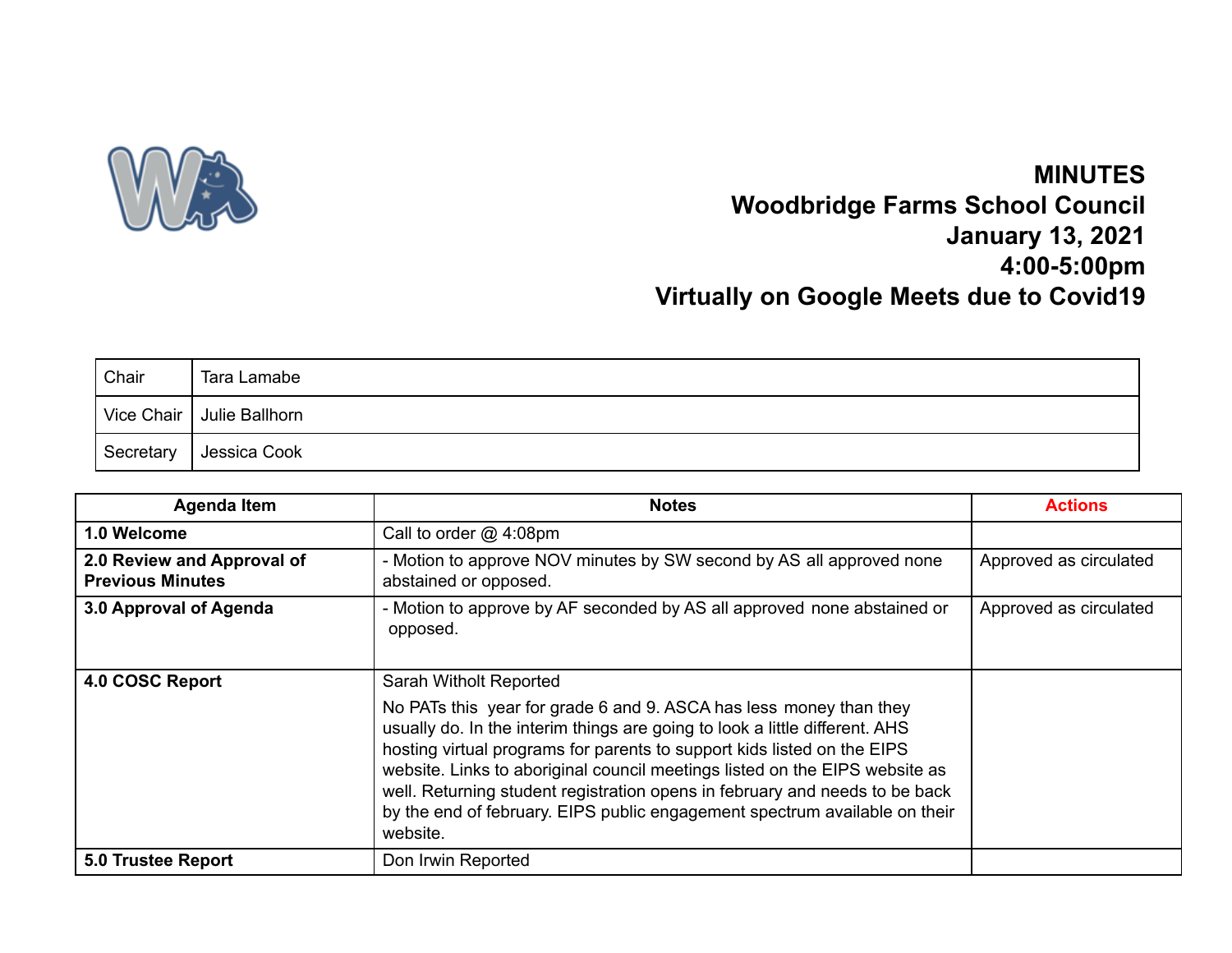| First let me start by wishing you a happy new year and I hope you had a<br>good Christmas New Year's break although much different without being<br>able to gather together.                                                                                                                                                                                                                                                                                                                                                                                      |  |
|-------------------------------------------------------------------------------------------------------------------------------------------------------------------------------------------------------------------------------------------------------------------------------------------------------------------------------------------------------------------------------------------------------------------------------------------------------------------------------------------------------------------------------------------------------------------|--|
| We are pleased that in school in person education has resumed as of<br>January 11 and would ask that you tell us how the adjustment to online<br>learning went and returned to in school learning. We value your input and<br>will use it should we have to make these changes again.                                                                                                                                                                                                                                                                             |  |
| We completed Results review with all schools in November and want to<br>thank Parent Councils for participating in the process. We hope it was<br>helpful to you and again please let us know how your experience was.                                                                                                                                                                                                                                                                                                                                            |  |
| In December the board approved a an operating budget for 2021 and 2022<br>of 201 million using 4.72 million of our operating reserve. The provincial<br>budget is expected late in February and we will know more about our<br>funding at that time.                                                                                                                                                                                                                                                                                                              |  |
| We completed a Value scoping exercise planning for the replacement of<br>Sherwood Heights Junior high period. This planning Activity Took place<br>September through November and we are recommending the replacement<br>of Sherwood Heights as well as combining Campbelltown and Pine Street in<br>order to attempt to get funding. There will be a right sizing of Salisbury and<br>removal of portables from some schools in Sherwood Park in order to<br>reduce our capacity which has prevented us from getting funding from<br>Sherwood Heights into past. |  |
| 2021 is election year for school board and municipal Council's in Alberta.<br>Nominations have opened on January 4 and will close by noon on<br>September 20 for the election on Monday, October 18. For more information,<br>see the website and obtain a copy of the candidate manual.                                                                                                                                                                                                                                                                          |  |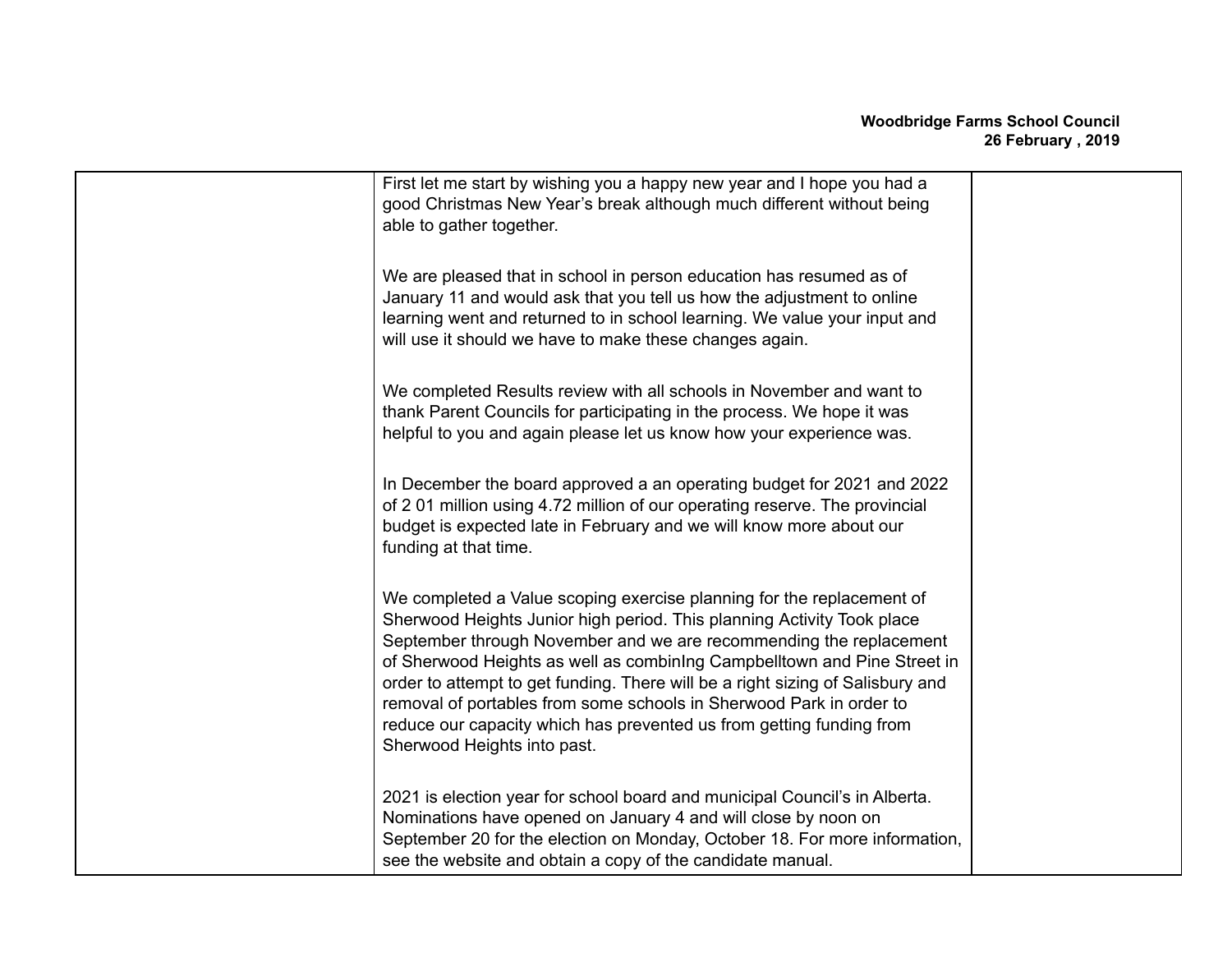|                   | In December we approved an honours program for grades eight and nine at<br>Ardrossan Junior Senior, Sherwood Heights, and Haythorne. We used the<br>1400 responses from parents to plan the program.                                                                             |  |
|-------------------|----------------------------------------------------------------------------------------------------------------------------------------------------------------------------------------------------------------------------------------------------------------------------------|--|
|                   | Due to Covid And school interruptions we will not be doing PAT testing at<br>grade 6 and nine this year.                                                                                                                                                                         |  |
|                   | February is the month to re-register existing students for school in the fall.<br>See details in your school newsletter or on the EIPS website. (www.eips.ca)                                                                                                                    |  |
|                   | The next public school board meeting is on Thursday, January 21 at 10 AM<br>and the agenda for that is online starting noon on Monday, January 18. If<br>you have any input on the items there please call me before the meeting on<br>third on the for that Thursday. Thank you |  |
|                   | If you have any questions or comments, please feel free to text phone or<br>email me at anytime. My email is don.irwin@ eips.ca and my cell phone is<br>587-986-3900.                                                                                                            |  |
|                   | Working together with you for quality education                                                                                                                                                                                                                                  |  |
| 6.0 School Report | Andy Cunningham & Teri Pearn presented:                                                                                                                                                                                                                                          |  |
|                   | Teaches loved the Pointsettias - a big thank you to PA.                                                                                                                                                                                                                          |  |
|                   | Christmas Bureau - raised over \$3500.                                                                                                                                                                                                                                           |  |
|                   | Corie Plant - EA returns to kindergarten                                                                                                                                                                                                                                         |  |
|                   | Mrs. Gall - EA                                                                                                                                                                                                                                                                   |  |
|                   | Jack the dog had to be put down. Karen and her family are getting a new<br>dog next christmas. Trying to figure out a way to honor the time Jack and<br>Karen spent at the school, a memorial of some kind.                                                                      |  |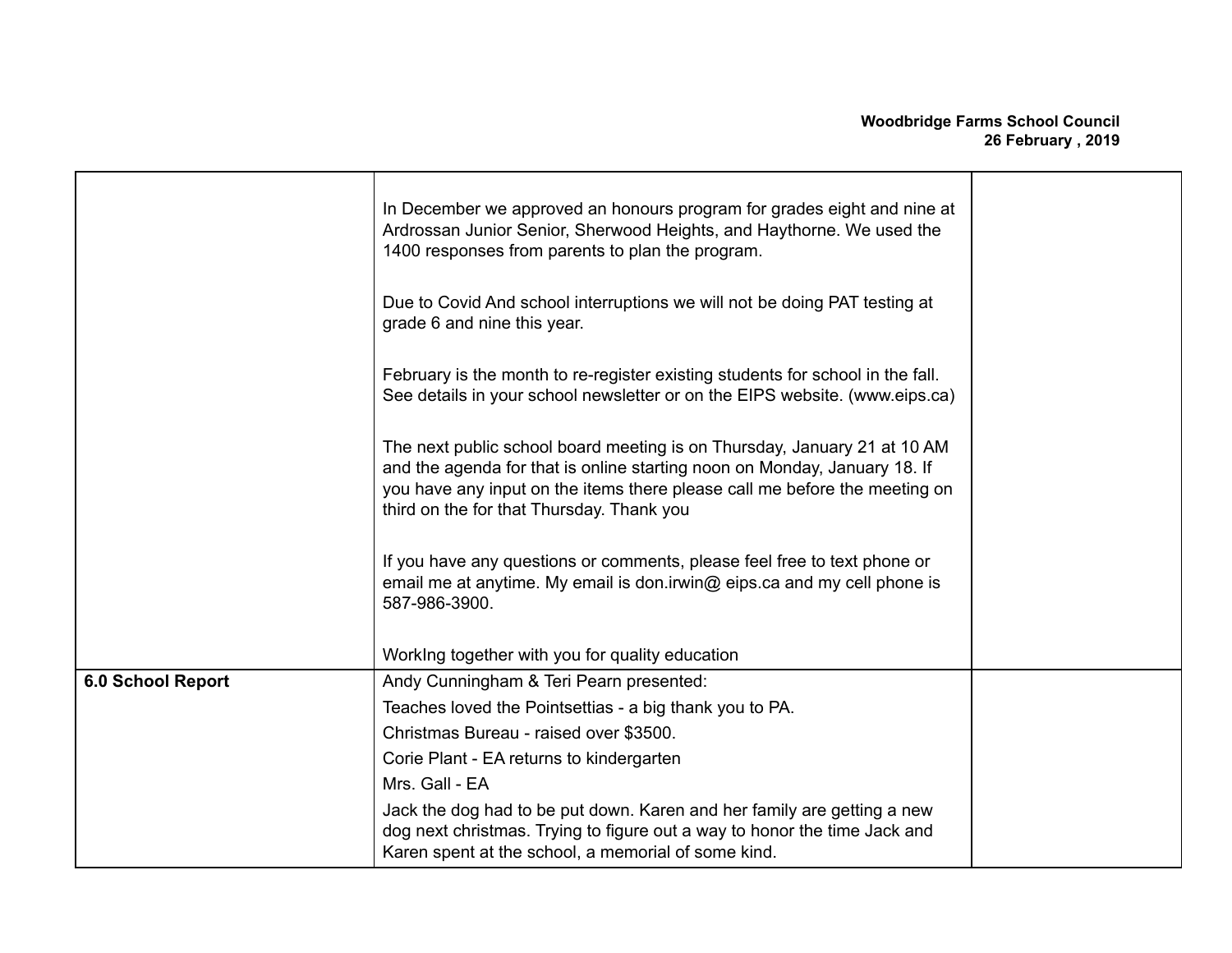## **Woodbridge Farms School Council 26 February , 2019**

| Covid update - 5 students back. 2 out to home learning totaling 32 out of<br>school.                                                                                                                                                                                   |  |
|------------------------------------------------------------------------------------------------------------------------------------------------------------------------------------------------------------------------------------------------------------------------|--|
| Input on fees required from parents. Noon supervision K-\$45 1-6 - \$90.<br>Field trips (cancelled for this year) K - \$85 1-6 - \$60                                                                                                                                  |  |
| Assumptions are being made that next year will be a normal school year in<br>that we get to go on field trips and that the student count will remain stable.                                                                                                           |  |
| Looking for feedback: Swimming to be included in the bulk fees and ski trip<br>to remain optional. Parents want to pay fees upfront instead of pay as you                                                                                                              |  |
| go.<br>Accountability pillar shows parent involvement results as low and safe and<br>caring schools results were low. WBF has a long running history of high<br>academic scores from PAT. This year and next will not have PAT scores<br>because they wont be written. |  |
| Document being sent out tomorrow for parent feedback on low areas.                                                                                                                                                                                                     |  |
| Yearbooks: Due to covid we didnt make the minimum sales for printing.<br>School will purchase the minimum number and will sell \$20/book.<br>Information will come out to parents when they are in stock.                                                              |  |
| January 15 - Hat Day                                                                                                                                                                                                                                                   |  |
| January 22 - Disney Theme Day                                                                                                                                                                                                                                          |  |
| January 29 - Professional learning day. Collaborative Team Meetings - Dr.<br>George Georgiou Fundamental Pillars of Reading - Phonics & Phonemic<br>Awareness                                                                                                          |  |
| February 1 - Kindergarten Regstration and Returning student registration                                                                                                                                                                                               |  |
| February 3 - Winter Walk Day                                                                                                                                                                                                                                           |  |
| February 4-5 Teachers Convention (virtual)                                                                                                                                                                                                                             |  |
| February 11 - Moose Hide Campaign                                                                                                                                                                                                                                      |  |
| February 12 - Wear Red White and Pink Day                                                                                                                                                                                                                              |  |
| February 15 - Family Day                                                                                                                                                                                                                                               |  |
| February 19 - 100th Day of School                                                                                                                                                                                                                                      |  |